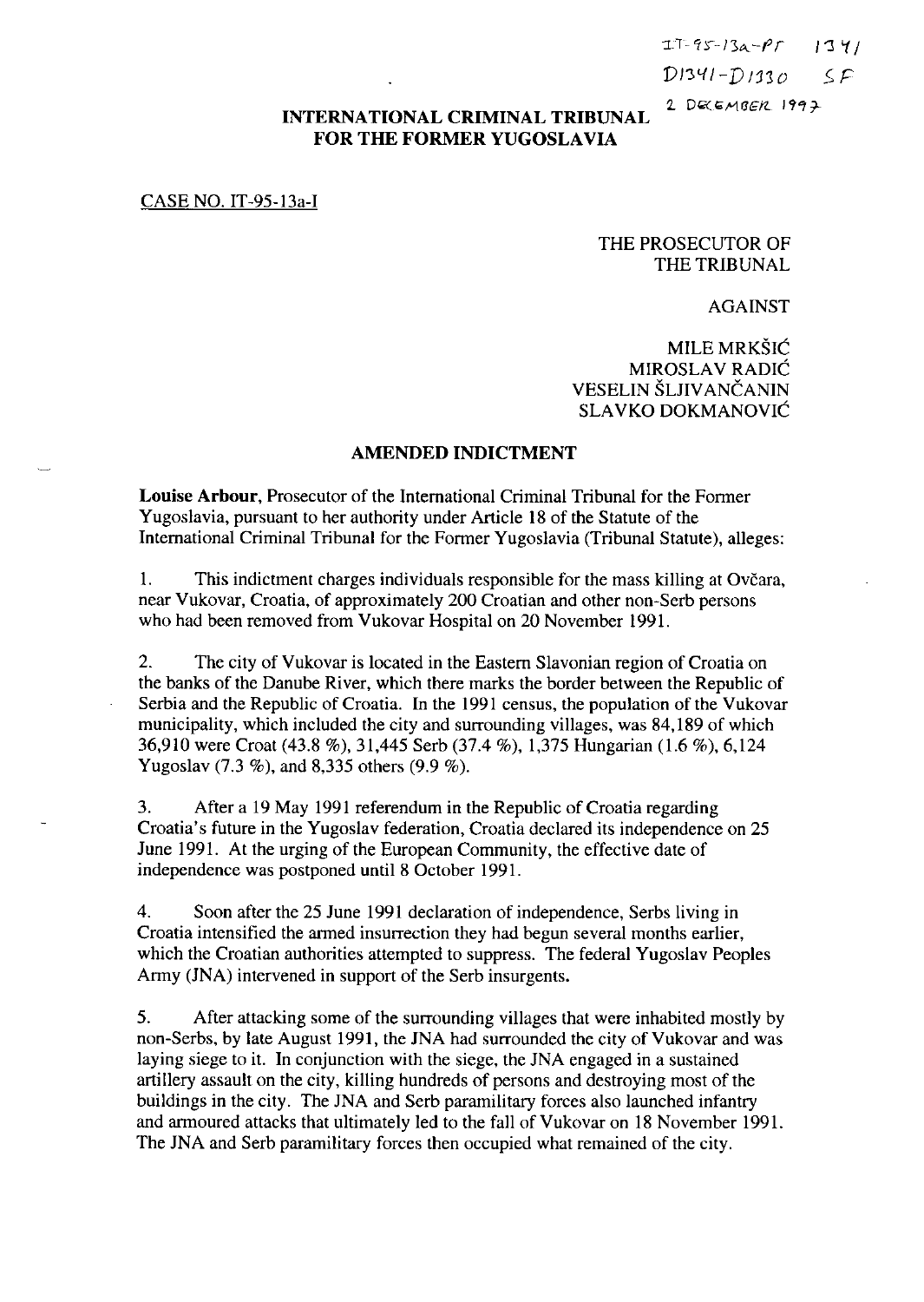6. The JNA unit with primary responsibility for the attack and subsequent occupation ot' Vukovar was the Belgrade-based First Guards Motorised Brigade, which formed the core component of the JNA's Operational Group South. This unit was commanded by Colonel Mile MRKŠIĆ. Subordinate to Colonel MRKŠIĆ was Major Veselin ŠLJIVANČANIN, who had direct operational command of JNA forces in the immediate area of the city. Major ŠLJIVANČANIN was the security officer for the Guards Brigade, and he also commanded а military роlјсе battalion which was part of the brigade. Another part of the brigade that took an active role in the siege and occupation of the city was the special infantry unit commanded by Captain Miroslav RADIĆ, a close associate of Major ŠLJIVANČANIN.

7. In the last days of the siege, several hundred people sought refuge at Vukovar Hospital, which was near the city centre, in the belief that it would be evacuated in the presence of neutral intemational observers. This evacuation had Ьееп agreed ироп in Zagreb in negotiations between the JNA and the Croatian government on 18 November 1991. In addition to the sick and wounded, civilians, families of hospital staff, and soldiers who had Ьееп defending the city, some posing as patients or hospital staff, gathered on the hospital grounds.

8. On the afternoon of 19 November 1991, JNA units arrived at Vukovar Hospital and took control of it. Those inside offered no resistance. Early the following moming, Major SLJIV ANCANIN ordered the nurses and doctors to assemble for a meeting. While the medical staff was attending this meeting, JNA and Serb paramilitary soldiers hurriedly removed about 400 men from the hospital. Among those removed in this way were wounded patients, hospital staff, soldiers who had been defending the city, Croatian political activists, and other civilians. By the time the medical staff meeting with Major ŠLJIV ANCANIN concluded, the soldiers had removed almost all of the men who were at the hospital.

9. The soldiers loaded about 300 of these men onto buses and held them on the buses under JNA guard. Later that morning, the buses left the hospital compound and proceeded through the centre of Vukovar to the JNA barracks оп the south side of the city. The men were kept inside the buses at the barracks for about two hours. During that time, on orders from Major SLJIVANCANIN, about 15 of the men were removed from the buses, apparently because the men were part of the hospital staff or were related to staff members.

10. The remaining men were then driven to a building at the Ovčara farm, about four kilometres southeast of Vukovar. There JNA and Serb paramilitary soldiers took the теп from the buses and forced them to run between two lines of soldiers, who beat the men as they passed. Inside the farm building, the soldiers continued to beat the men for several hours. At least two men died from the beatings. At all material times, Slavko DOKMANOVIC, the President of the Vukovar Municipality, aided and abetted or otherwise participated in these events. About seven of the men were released after Serbs who were present intervened оп their behalf. These теп were driven back to Vukovar.

11. The remaining men were held in the building at Ovčara, along with two women who had been included in the group at some point in time. The Serb authorities listed identifying information about each person and then divided them into groups of ten to twenty. The soldiers loaded each group in turn into a truck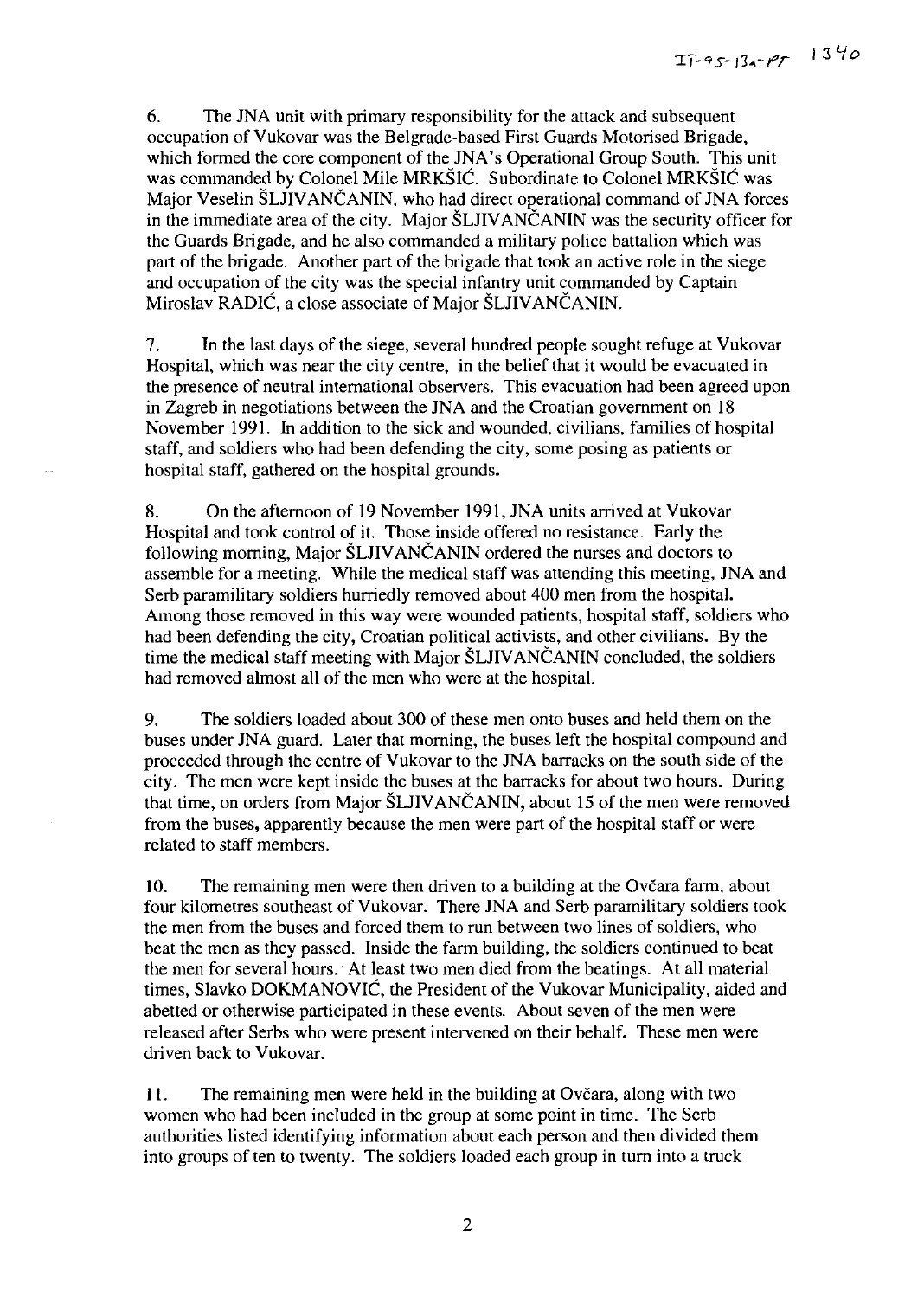which left the farm building with the group and then returned empty a short while later.

12. The truck travelled south from the Ovčara farm building on the road leading to Grabovo. Approximately one and one-tenth kilometres southeast of the building, the truck tumed left and then travelled northeast оп а dirt field road which ran between <sup>а</sup> cultivated field on the left and a wooded ravine on the right. At the head of the ravine, approximately 900 metres from the Ovčara-Grabovo road, the soldiers removed the captives from the truck.

13. At this spot, JNA and Serb paramilitary troops, aided and abetted by Slavko DOKMANOVIC, and under the command and supervision of Colonel Mile MRKŠIC, Captain Miroslav RADIĆ, and Major Veselin ŠLJIVANČANIN were assembled on the north side of the site. During the evening hours of  $20$  November 1991, these soldiers, firing in a southerly direction, shot and otherwise killed at least 198 men and two women. After the killings, the bodies of the victims were buried by a bulldozer in a mass grave at the same location.

14. Of the 300 or more persons taken from Vukovar Hospital on the morning of 20 November 1991, at least 200 were killed at Ovčara. More than fifty other men remain missing. All of these persons were alive after the end of hostilities in Vukovar, and all of them were taken under JNA guard first to the JNA barracks and then to the Оусага farm. They have not been seen alive since that time. The names of the persons taken from the hospital, with their fathers' names in parenthesis, and their dates of birth are as follows:

| Adžaga, Jozo (Ilija)             | 21.05.49 |
|----------------------------------|----------|
| Andrijanić, Vinko (Marko)        | 09.02.53 |
| Anić-Antić, Jadranko (Ante)      | 19.04.59 |
| Arnold, Krešimir (Alojz)         | 18.04.58 |
| Asadanin, Ilija (Jovan)          | 01.01.50 |
| Babić, Dražen (Josip)            | 01.10.66 |
| Bainrauch, Ivan (Stjepan)        | 21.06.56 |
| Bajnrauh, Tomislav (Franjo)      | 13.12.38 |
| Baketa, Goran (Stojan)           | 28.06.60 |
| Balaš, Stjepan (Andrija)         | 01.05.56 |
| Balog, Dragutin (Josip)          | 19.06.74 |
| Balog, Josip (Dragutin)          | 25.11.28 |
| Balog, Zvonko (Ivan)             | 10.01.58 |
| Balvanac, Đuro (Andrija)         | 17.07.52 |
| Banožić, Boris (Drago)           | 02.02.67 |
| Baranjaji, Pero (Ratko)          | 19.06.68 |
| Barbarić, Branko (Jozo)          | 01.11.67 |
| Barbir, Lovro (Ivan)             | 01.11.35 |
| Barić, Đuka (Đuro)               | 26.12.50 |
| Baričević, Željko (Stjepan)      | 17.08.65 |
| Barišić, Franjo (Andrija)        | 28.05.46 |
| Barta, Anđelko (Ivan)            | 31.01.67 |
| Batarelo, Josip (Danijel)        | 12.03.47 |
| Batarelo, Željko (Ante)          | 25.10.55 |
| Baumgertner, Tomislav (Tomislav) | 27.11.73 |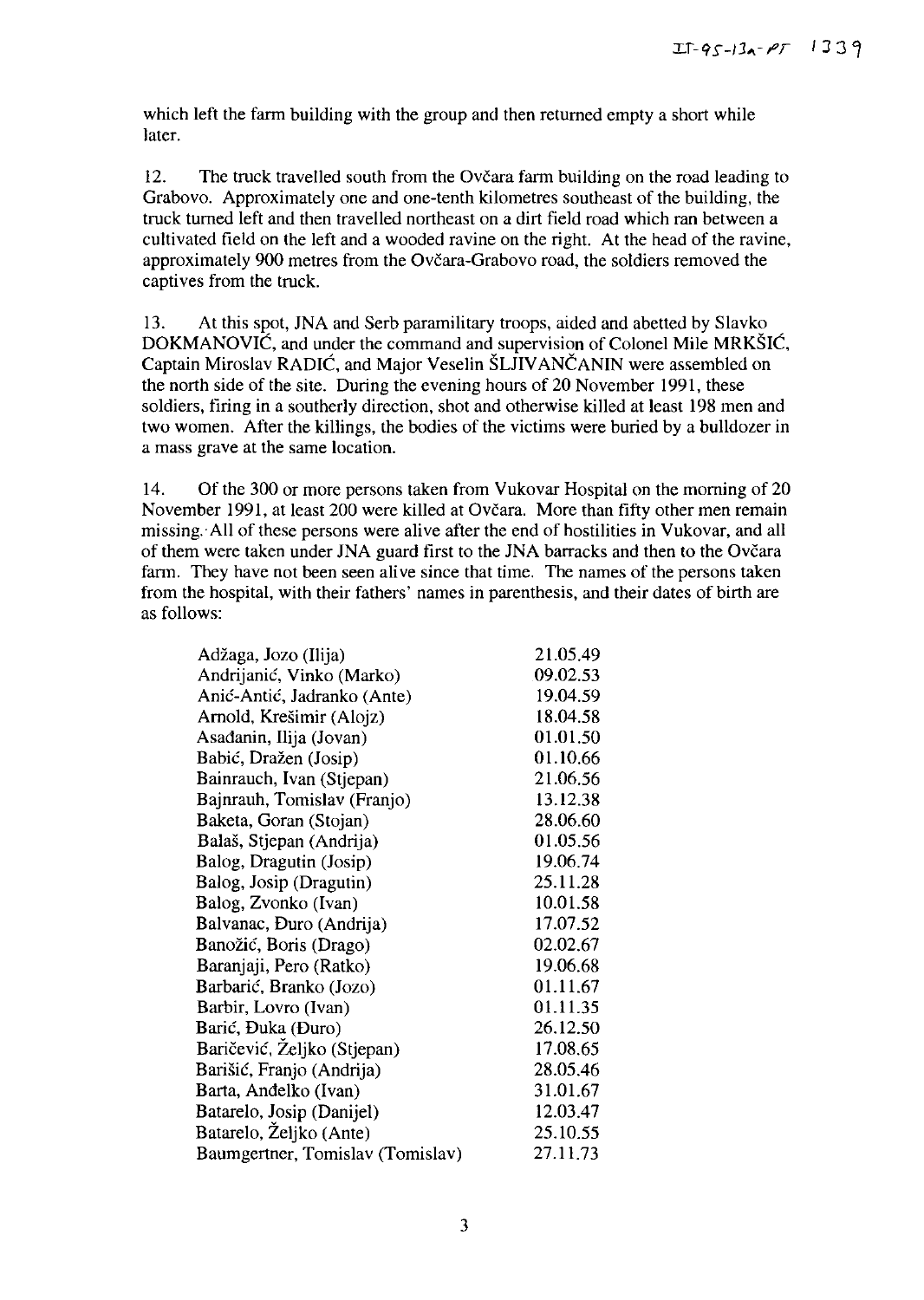| Begčević, Marko (Ivo)        | 01.04.68 |
|------------------------------|----------|
| Begov, Željko (Mato)         | 30.09.58 |
| Bingula, Stjepan (Stjepan)   | 15.10.58 |
| Bjelanović, Ringo (Nikola)   | 24.11.70 |
| Blašković, Miroslav (Mijo)   | 06.04.59 |
| Blažević, Zlatko (Zdenko)    | 24.02.64 |
| Bodrožić, Ante (Marijan)     | 07.06.53 |
| Bosak, Marko (Juraj)         | 02.07.67 |
| Bosanac, Dragutin (Lavoslav) | 21.08.19 |
| Bosanac, Tomislav (Antun)    | 05.03.41 |
| Bošnjakov, Josip (Ilija)     | 05.09.60 |
| Božak, Ivan (Franjo)         | 28.08.58 |
| Bračić, Zvonimir (Ivan)      | 04.07.70 |
|                              | 02.03.49 |
| Bradarić, Josip (Šime)       | 16.03.50 |
| Brajdić, Josip (Pavo)        |          |
| Buovac, Ivan (Ilija)         | 03.09.66 |
| Bužić, Zvonko (Stjepan)      | 27.08.55 |
| Crnjac, Ivan (Slavko)        | 18.05.66 |
| Čaleta, Zvonimir (Nikola)    | 24.02.53 |
| Čolak, Ivica (Blago)         | 26.09.65 |
| Čupić, Mladen (Marko)        | 19.05.67 |
| Dalić, Tihomir (Zvonko)      | 02.11.66 |
| Dolišni, Ivica (Petar)       | 27.11.60 |
| Došen, Ivan (Ivan)           | 04.01.58 |
| Došen, Martin (Ivan)         | 19.02.52 |
| Došen, Tadija (Ivan)         | 09.10.50 |
| Dragun, Josip (Srećko)       | 09.09.62 |
| Duvnjak, Stanko (Vladimir)   | 23.05.59 |
| Đuđar, Saša (Đuro)           | 05.03.68 |
| Đukić, Vladimir (Ivan)       | 21.02.48 |
| Ebner, Vinko-Đuro (Vinko)    | 07.04.61 |
| Firi, Ivan (Duro Kulik)      | 01.06.15 |
| Fituš, Karlo (Ištvan)        | 28.09.64 |
| Friščić, Dragutin (Matija)   | 02.11.58 |
| Furundžija, Petar (Danko)    | 30.11.49 |
| Gajda, Robert (Mihajlo)      | 27.12.66 |
| Galić, Milenko (Mate)        | 10.12.65 |
| Galić, Vedran (Ivan)         | 29.05.73 |
| Garvanović, Borislav (Ivan)  | 23.11.54 |
| Gašpar, Zorislav (Dragutin)  | 14.03.71 |
| Gavrić, Dragan (Pavo)        | 31.10.56 |
| Glavašević, Siniša (Petar)   | 04.11.60 |
| Gojani, Jozo (Ivo)           | 01.01.66 |
| Golac, Krunoslav (Veljko)    | 06.07.59 |
| Graf, Branislav (Vladimir)   | 07.09.55 |
| Granić, Dragan (Mile)        | 01.01.60 |
| Grejza, Milan (Mato)         | 27.06.59 |
|                              | 05.09.69 |
| Gruber, Zoran (Ilija)        | 09.09.40 |
| Gudelj, Drago (Ivan)         |          |
| Hegeduš, Tomislav (Franjo)   | 02.11.53 |
| Hegedušić, Mario (Dragutin)  | 29.06.72 |

 $\zeta_{\rm{max}}$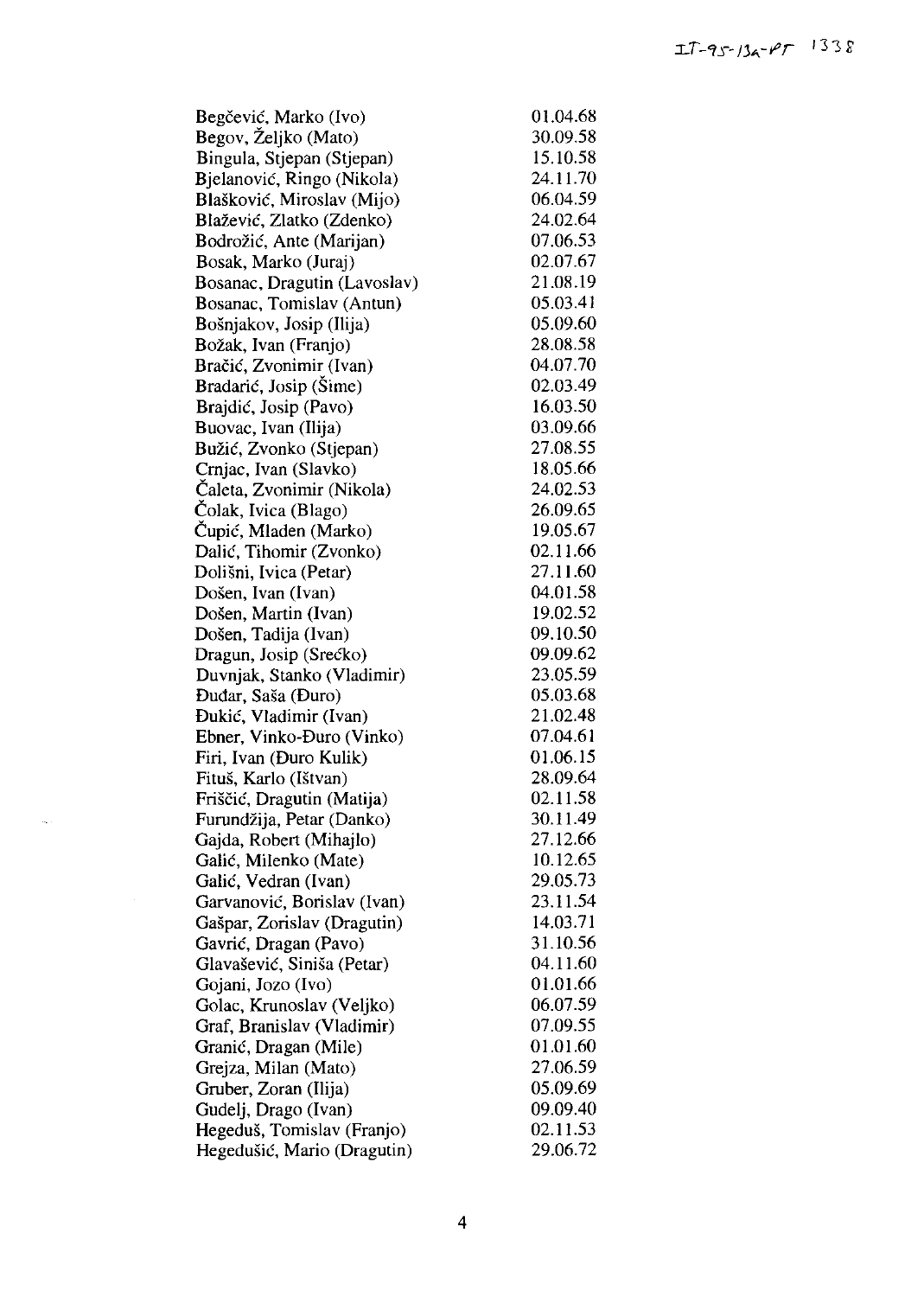Herceg, Ze1jko (Slavko) Herman, Ivan (Dragutin) Herman, Stjepan (Antun) Hlevnjak, Nedeliko (Anđelko) Holievac, Nikica (Ivan) Horvat, Ivica (Josip) Horvat, Viktor (Simun) Husnjak, Nedjeljko (Juraj) Iles, Zvonko (Ivan) Imbrišić, Ivica (Pavle) Ivan, Zlatko (Eugen) Ivezic, A1eksander (Ivan) lаја10, Marko (Ivan) lakubovski, Martin (Ivan) Jalšovec, Ljubomir (Antun) lатЬог, Тото (Dragutin) Janić, Mihael (Antun) Janjić, Borislav (Ivan) lanto1, Boris (Duro) Jarabek, Zlatko (Kamilo) lezidzic, Ivica (Stipo) 10уап, Zvonimir (V1atko) 10уапоујс, Branko (Todor) Jovanović, Oliver (Đuro) Jularić, Goran (Andrija) Jurela, Damir (Tomislav) Jurela, Željko (Božo) Jurendic, Drago (Јшо) Jurisic, Marko (Franjo) Jurisic, Рауао (Рауо) Jurisic, Ze1jko (Rude) Каčіć, Igor (Petar) Kapustic, Josip (Josip) Ке1ауа, Кresimir (Antun) Kiralj, Damir (Josip) Кitic, Goran (Mitar) Кnezic, Duro (Franjo) Ko1ak, Tomis1av (Dobros1av) Ko1ak, V1adimir (Dobros1av) Ko1ogranic, Dusko (Josip) Komorski, Ivan (Реro) Kostenac, Вопо (Andrija) Kostovic, Boris1av (Ante) Kosir, Bozidar (Mirko) Коуас, Ivan (Mate) Коуас, M1aden (Branko) Коуасеујс, Zoran (Zlata) Коуасјс, Оатјг (Тото) Kozu1, Josip (Frano) Krajinović, Ivan (Luka) Krajinović, Zlatko (Ante) 20.01.62 14.05.69 10.03.55 08.01.64 10.04.55 27.11.58 27.08.49 30.06.69 12.12.41 13.02.58 25.12.55 05.12.50 28.10.57 01.04.71 02.11.57 03.03.66 09.10.39 08.09.56 21.09.59 21.04.56 05.11.57 07.04.67 04.02.55 08.12.72 15.02.71 25.04.69 30.06.56 23.04.66 17.08.46 28.08.66 20.12.63 23.08.75 08.12.65 17.01.53 10.03.64 23.02.66 02.04.37 22.07.62 20.01.66 23.10.50 23.06.52 15.02.42 24.12.62 28.09.57 18.06.53 20.08.58 16.04.62 14.07.70 08.03.68 14.10.66 04.12.69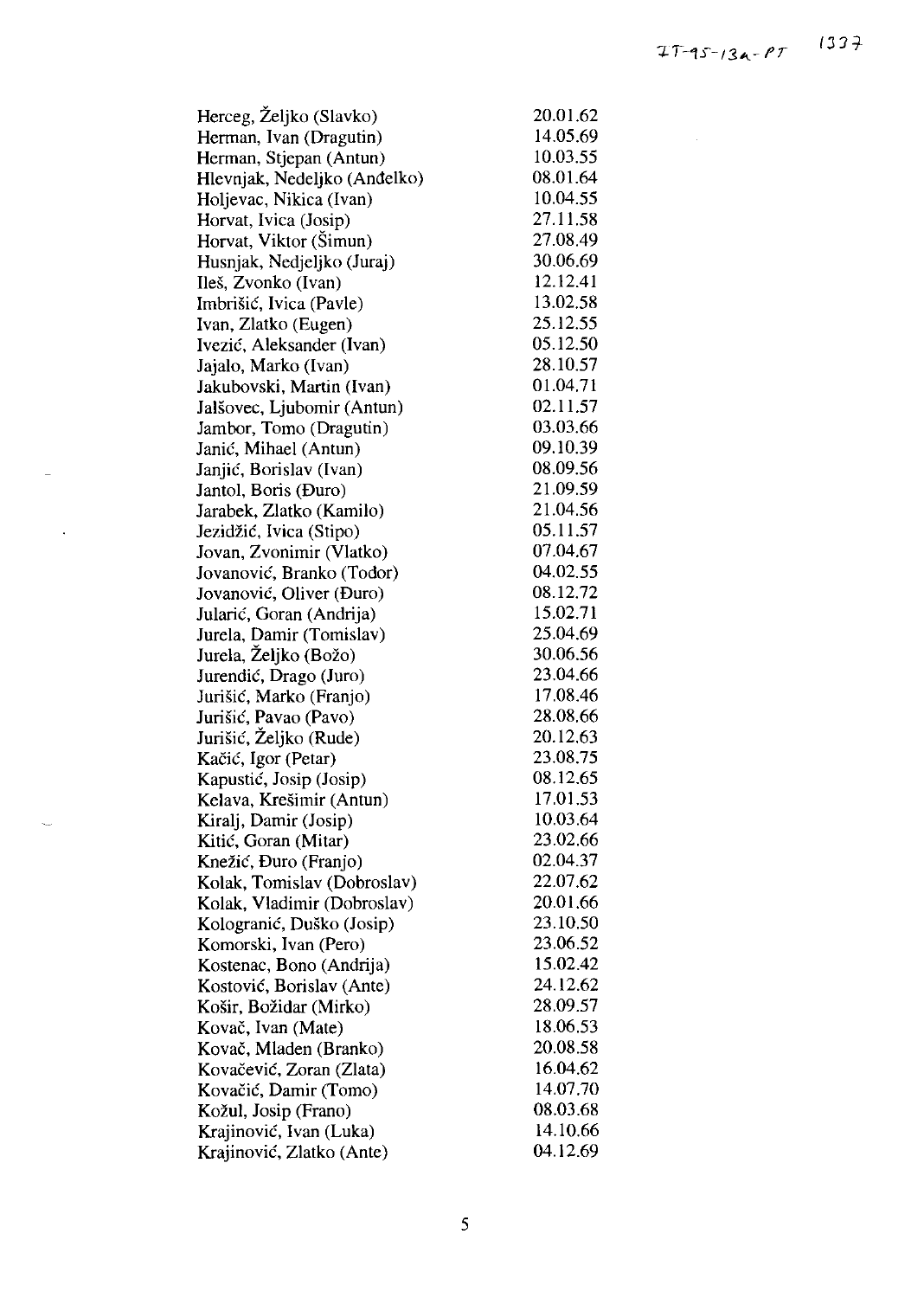$\overline{\phantom{a}}$ 

| Krasić, Ivan (Petar)          | 18.06.64 |
|-------------------------------|----------|
| Krezo, Ivica (Hrvoje)         | 10.09.63 |
| Krističević, Kazimir (Branko) | 13.06.59 |
| Križan, Drago (Jozo)          | 05.11.57 |
| Kruneš, Branimir (Mate)       | 28.02.66 |
| Lerotić, Zvonimir (Filip)     | 13.09.60 |
| Lesić, Tomislav (Branko)      | 10.05.50 |
| Let, Mihajlo (Đuro)           | 25.04.56 |
| Lili, Dragutin (Dragutin)     | 26.01.51 |
| Ljubas, Hrvoje (Luka)         | 26.01.71 |
| Lončar, Tihomir (Đorđe)       | 28.03.55 |
| Lovrić, Joko (Ivo)            | 06.11.68 |
| Lovrić, Jozo (Lovro)          | 15.07.53 |
| Lucić, Marko (Mijo)           | 08.09.54 |
| Lukenda, Branko (Ivan)        | 14.04.61 |
| Lukić, Mato (Marko)           | 02.03.63 |
| Magdić, Mile (Ivan)           | 25.03.53 |
| Magoč, Predrag (Mihael)       | 18.12.65 |
| Majić, Robert (Tvrtko)        | 23.02.71 |
| Major, Željko (Stjepan)       | 14.12.60 |
| Mandić, Marko (Antun)         | 26.07.53 |
| Maričić, Zdenko (Marko)       | 27.09.56 |
| Marijanović, Martin (Marko)   | 17.08.59 |
| Mažar, Ivan (Antun)           | 20.11.34 |
| Medeši, Andrija (Janko)       | 16.10.36 |
| Međeši, Zoran (Andrija)       | 09.09.40 |
|                               | 10.07.56 |
| Merić, Ohran (Muhamed)        | 23.06.52 |
| Mihović, Tomislav (Gašpar)    | 26.02.52 |
| Mikletić, Josip (Stjepan)     | 15.03.61 |
| Mikulić, Zdravko (Slavko)     |          |
| Milić, Slavko (Mijo)          | 17.04.55 |
| Miljak, Zvonimir (Ivan)       | 10.05.50 |
| Mišić, Ivan (Marko)           | 22.12.68 |
| Mlinarić, Mile (Pavo)         | 05 12.66 |
| Mokoš, Andrija (Stevan)       | 16.11.55 |
| Molnar, Aleksandar (Stjepan)  | 08.04.65 |
| Mutvar, Antun (Antun)         | 30.01.69 |
| Nad, Darko (Vladimir)         | 27.02.65 |
| Nađ, Franjo (Franjo)          | 17.08.35 |
| Nejašmić, Ivan (Milan)        | 19.10.58 |
| Nicollier, Jean Michael       | 01.07.66 |
| Omerović, Mersad (Jusuf)      | 01.01.70 |
| Oreški, Ivan (Dragutin)       | 12.04.50 |
| Papp, Tomislav (Andrija)      | 01.01.63 |
| Patarić, Željko (Nikola)      | 16.07.59 |
| Pavlić, Slobodan (Adam)       | 24.09.65 |
| Pavlović, Zlatko (Đuro)       | 19.11.63 |
| Perak, Mato (Ante)            | 28.11.61 |
| Perko, Aleksandar (Branko)    | 17.03.67 |
| Perković, Damir (Josip)       | 28.10.65 |
| Perković, Josip (Jure)        | 24.03.63 |

 $\bar{\beta}$ 

L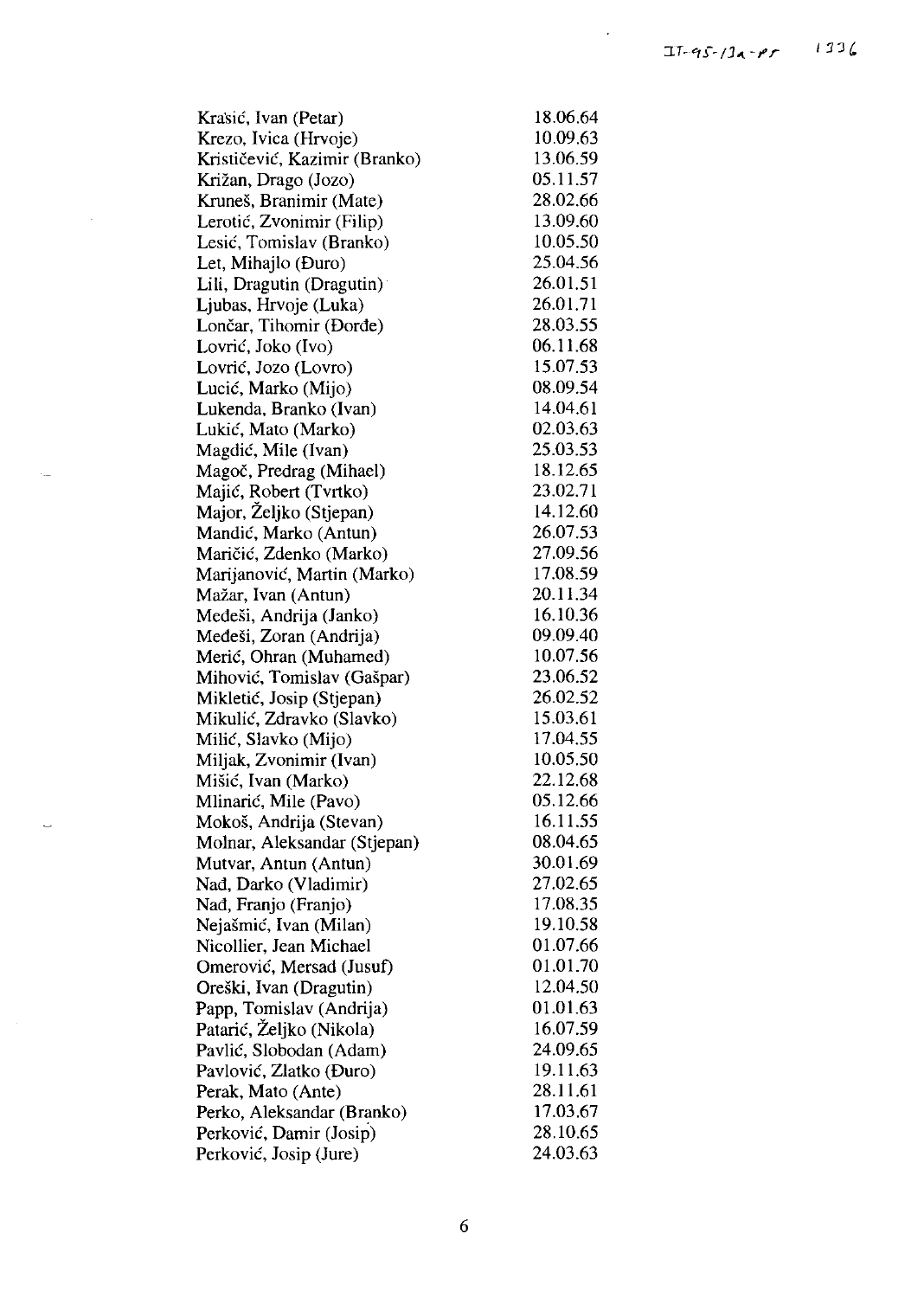Petrovic, Stjepan (Stanko) Pinter, Nikola (Nikola) Plavsic, Ivan (Mato) Podhorski, Janja (Stjepan) Polhert, Damir (Ivan) Polovina, Branimir (Vojin) Posavec, Stanko (Gustav) Pravdic, Тото (Рего) Prpic, Tomislav (Milan) Pucar, Dmitar (Nikola) Raguz, Ivan (Antun) Rasic, Milan (Franjo) Ratkovic, Кresimir (Milan) Ribicic, Marko (Ivan) Rimac, Salvador (Slavko) Rohaček, Karlo (Antun) Rohacek, Zeljko (Karlo) Saiti, Ceman (Azem) Samardzic, Damjan (Marko) Savanovic, Тihomir (Dragoslav) Senčić, Ivan (Martin) Sotinac, Stipan (Jozo) Spudic, Рауао (lvan) Stanic, Marko (Mato) Stanic, Zeljko (Niko) Stefanko, Petar (Vasilije) Stojanović, Ivan (Živko) Stubicar, Ljubomir (Vladimir) Sajtovic, Davor (Martin) Sajtovic, Martin (Adam) Sarik, Stjepan (Stefan) Simunic, Pero (Marko) Sindilj, Vjekoslav (Vladimir) Srenk, Duro (Gabrijel) Stefulj, Drazen (Јшај) Tabaček, Antun (Josip) Tadic, Tadija (Jozo) Tarle, Dujo (Jozo) Terek, Antun (Božidar) Тisljaric, Darko (Тото) Тivanovac, Iујса (Рауо) Tomasic, Тihomir (AIbin) Tordinac, Željko (Ivan) Tot, Tomislav (Eugen) Тгаlјјс, Тihomir (Petar) Turk, Miroslav (Antun) Turk, Petar (Petar) Tustonjic, Dane (Jozo) Tuskan, Drazen (Dragutin) USak, Branko (Martin) Vagenhofer, Mirko (Josip)

26.10.49 04.10.40 24.03.39 17.11.31 22.11.62 22.06.50 09.04.52 11.01.34 03.04.59 18.01.49 22.04.55 16.04.54 04.03.68 11.11.51 06.11.60 21.10.42 16.05.71 17.09.60 23.07.46 17.07.64 21.02.64 25.11.39 17.07.65 02.08.58 23.06.68 05.05.42 19.03.49 12.07.54 13.11.61 14.04.28 02.04.55 30.09.43 01.11.71 21.04.43 01.01.63 05.06.58 26.08.59 06.05.50 06.10.40 01.06.71 22.02.63 04.07.63 14.12.61 06.06.67 17.07.67 12.04.50 30.06.47 10.10.59 26.10.66 17.07.58 03.06.37

7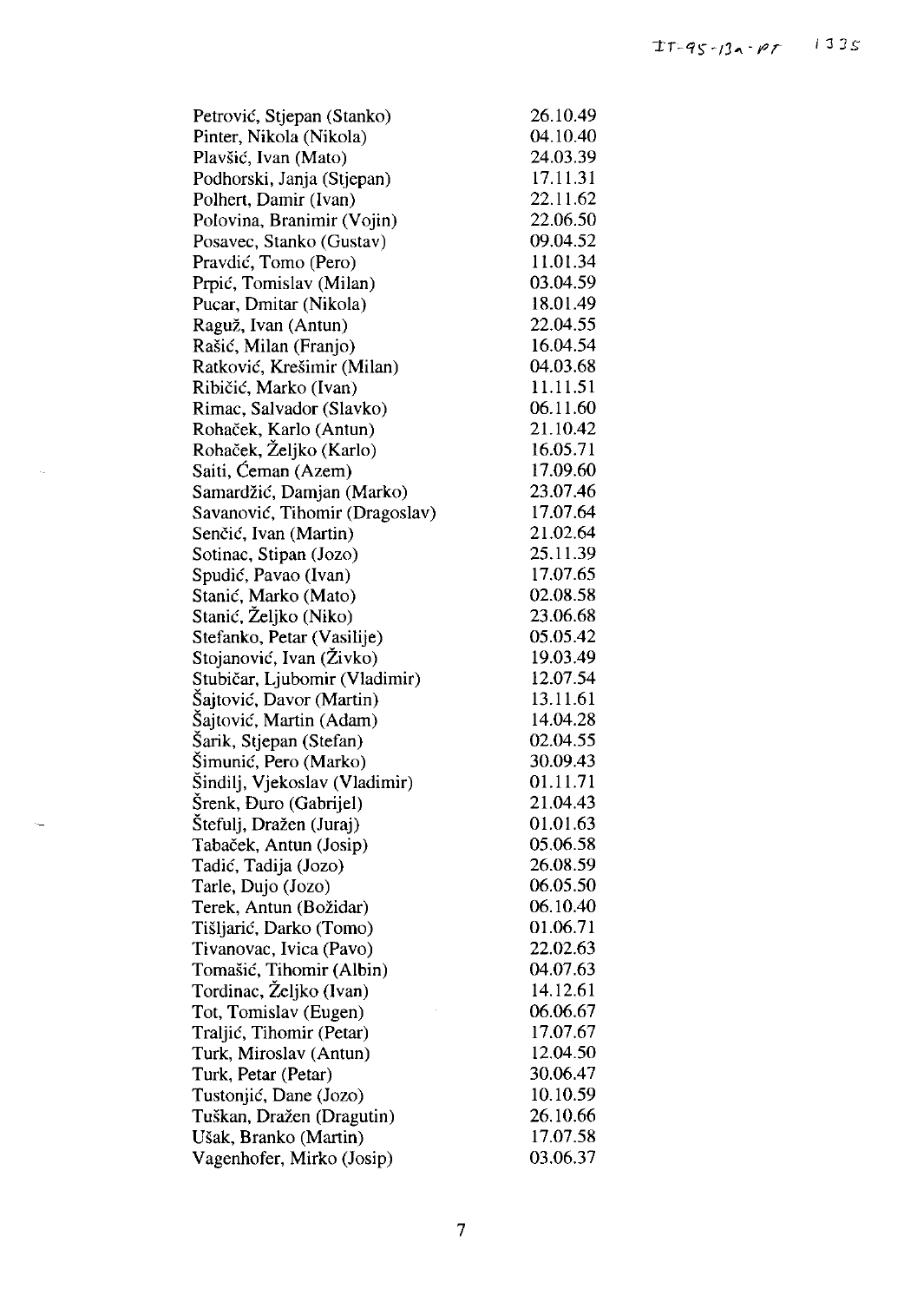| Varenica, Zvonko (Franjo)      | 19.05.57 |
|--------------------------------|----------|
| Vasić, Mihajlo (Đorđe)         | 12.12.63 |
| Veber, Siniša (Vladimir)       | 22.02.69 |
| Vidoš, Goran (Mato)            | 04.10.60 |
| Vilenica, Žarko (Jovo)         | 19.06.69 |
| Virges, Antun (Antun)          | 09.06.53 |
| Vlaho, Mate (Drago)            | 03.02.59 |
| Vlaho, Miroslav (Marko)        | 30.12.67 |
| Voloder, Zlatan (Ljubo)        | 23.11.60 |
| Von Basingger, Harllan (Dušan) | 25.08.71 |
| Vujević, Zlatko (Antun)        | 28.10.51 |
| Vukojević, Slaven (Josip)      | 23.06.70 |
| Vuković, Rudolf (Rudolf)       | 18.11.61 |
| Vuković, Vladimir (Zlatko)     | 25.11.57 |
| Vuković, Zdravko (Nikola)      | 07.09.67 |
| Vulić, Ivan (Ante)             | 18.07.46 |
| Vulić, Vid (Vid)               | 01.09.41 |
| Vulić, Zvonko (Ivan)           | 07.06.71 |
| Zera, Mihajlo (Vasilj)         | 07.08.55 |
| Zeljko, Josip (Danko)          | 14.03.53 |
| Zeravica, Dominik (Stjepan)    | 11.11.59 |
| Živković, Damir (Josip)        | 17.11.70 |
| Živković, Goran (Pavao)        | 20.12.60 |
| Žugec, Borislav (Mato)         | 21.11.63 |

In September and October 1996, the mass grave at Ovčara was exhumed. The 15. bodies of 198 men and two women were recovered from the gravesite. The names of those persons from this group who have been positively identified are set forth in Schedule A which is attached to this indictment.

#### **THE ACCUSED**

 $16.$ Mile MRKŠIĆ, born on 20 July 1947 near Vrginmost, Croatia, was a colonel in the JNA and was commander of the Guards Brigade which had primary responsibility for the attack on Vukovar. After the siege of Vukovar, he was promoted to general rank with the Yugoslav Army (JA) and later became the commanding officer of the Army of the "Republic of Serb Krajina" (ARSK). After the defeat of the ARSK by Croatian forces in August 1995, he retired from military service.

Miroslav RADIĆ, approximately 35 years of age, was a captain in the JNA. 17. He commanded a special infantry unit which was a component of the Guards Brigade from Belgrade. After the battle of Vukovar, he left military service and entered into a private business in Serbia.

Veselin ŠLJIVANČANIN, born in 1953 near Žabljak, Montenegro, was a 18. major in the JNA in command of a military police battalion and also served as the security officer for the Guards Brigade. He was the operational commander for the JNA in the latter stages of the siege of Vukovar. Afterward, he was promoted to the rank of colonel, and was placed in command of a JA brigade in Podgorica, Montenegro. He is currently assigned to the Yugoslav Military Academy in Belgrade.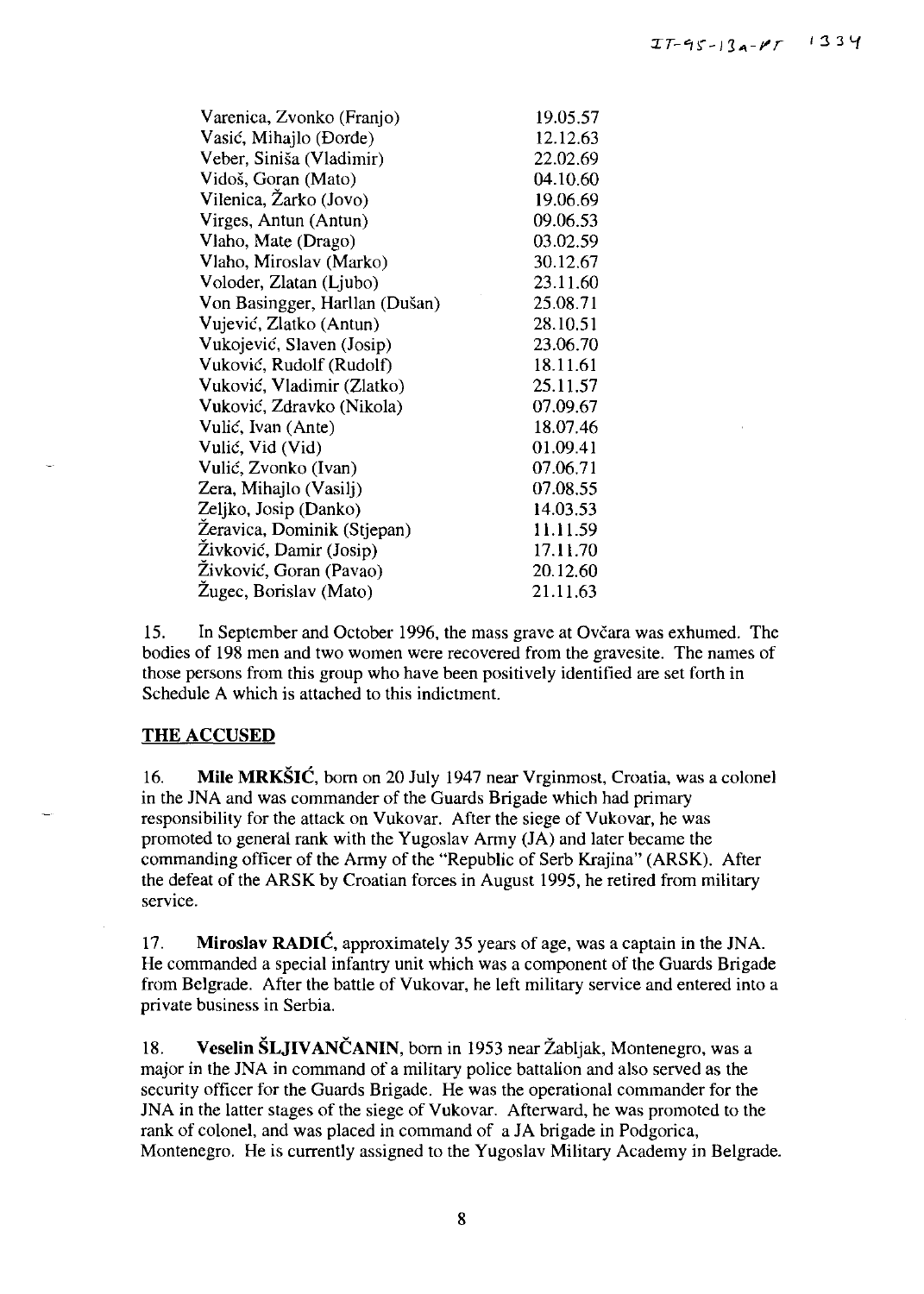19. **Slavko DOKMANOVIĆ**, born on 14 December 1949, was the President of the Vukovar Municipality from 1990 until mid-1991. **In** November 1991, after the fall of the city of Vukovar, he resumed this position and he held this office until mid-1996. **At** that time, ће moved from his ћоте at Novi Sor 10 јп Trpinja, and took ир residence at Vojvođanska 35 in Sombor, Serbia, in the Federal Republic of Yugoslavia,

# **GENERAL ALLEGATIONS**

20. Unless otherwise set forth below, all acts and omissions alleged in this indictment took place during November 1991 in Vukovar municipality in the Republic of Croatia in the territory of the former Yugoslavia.

21, **At** аН times relevant to this indictment, а state of intemational armed conflict existed in the territory of the former Yugoslavia.

22. **At** аН times relevant to this indictment, аН persons described јп this indictment as victims were protected Ьу the Geneva Conventions of 1949.

23, **At** аН times relevant to this indictment, аН of the accused јп this indictment were required to abide by the laws and customs governing the conduct of war, including the Geneva Conventions of 1949.

24. АН acts and omissions charged as crimes against humanity were part of <sup>а</sup> widespread, systematic or large-scale attack against the non-Serb residents of the municipality of Vukovar.

25. Еасћ of the accused is individually responsible for the crimes alleged against him in this indictment pursuant to Article  $7(1)$  of the Tribunal Statute. Individual criminal responsibility includes committing, planning, instigating, ordering or otherwise aiding and abetting јп the planning, preparation or execution of апу crimes referred to in Articles 2 to 5 of the Tribunal Statute.

26, Еасћ of the accused is also or altematively criminally responsible as <sup>а</sup> commander for the acts of his subordinates pursuant to Article  $7(3)$  of the Tribunal Statute. Command criminal responsibility is the responsibility of а superior officer for the acts of his subordinate if ће knew or had reason to know that his subordinate was about to commit such acts or had done so and the superior failed to take the necessary and reasonable measures to prevent such acts or to punish the perpetrators thereof.

27. The general allegations contained in paragraphs 20 through 26 are realleged and incorporated into еасћ of the charges set forth below.

# **CHARGES**

28. Оп about 20 November 1991, **JNA** and Serb paramilitary soldiers, aided and abetted Ьу **Slavko DOKMANOVIC,** and under the command or supervision of Мilе MRKŠIĆ, Miroslav RADIĆ, and Veselin ŠLJIVANČANIN, removed at least 200 non-Serb individuals from Vukovar Hospital and then transported them to a farm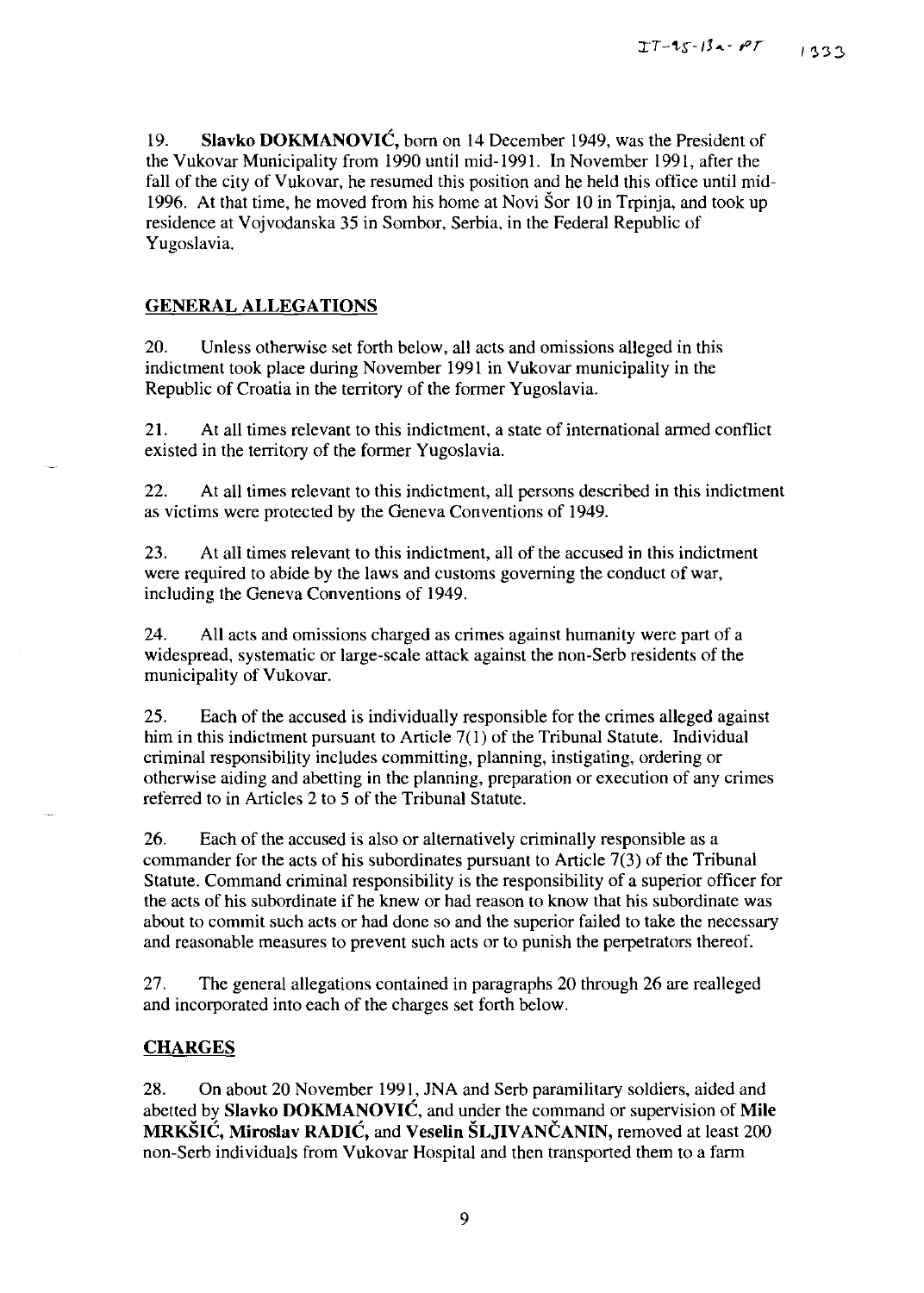building in Ovčara, where they beat them for several hours. Afterward, soldiers under the command or supervision of Мilе **MRKSIC:, Miroslav RADIC, Veselin SLJIV ANCANIN,** and aided and abetted Ьу **Slavko DOKMANOVIC** transported their non-Serb captives in groups of ten to twenty to a site between the Ovčara farm and Grabovo, where they shot and otherwise killed them. Ву their acts and omissions Мilе **MRKSIC, Miroslav RADIC, Veselin SLJIVANCANIN** and **Slavko DOKMANOVIĆ, are criminally responsible for:** 

### **Beatings:**

**Count 1:** GRAVE BREACHES of the Geneva Conventions of 1949 recognised Ьу Article 2(с) (wi1fully causing great suffering) of the Tribunal Statute;

**Count 2: VIOLATIONS OF THE LAWS OR CUSTOMS OF WAR** recognised Ьу Article 3 (cruel treatment) of the Tribunal Statute;

**Count 3: CRIMES AGAINST HUMANITY recognised by Article 5(i)** (јпћиmапе acts) of the Tribuna1 Statute.

#### **Killings:**

**Count 4: GRAVE BREACHES** of the Geneva Conventions of 1949 recognised Ьу Artic1e 2(а) (wilfu1 kil1ing) of the Tribunal Statute;

**Count 5: VIOLATIONS OF THE LAWS OR CUSTOMS OF WAR** recognised by Article 3 (murder) of the Tribunal Statute;

**Count 6: CRIMES AGAINST HUMANITY recognised by Article 5(a)** (murder) of the Tribuna1 Statute.

 $2$  , 1997

Тће Hague, Тће Netherlands

Louise Arbour Prosecutor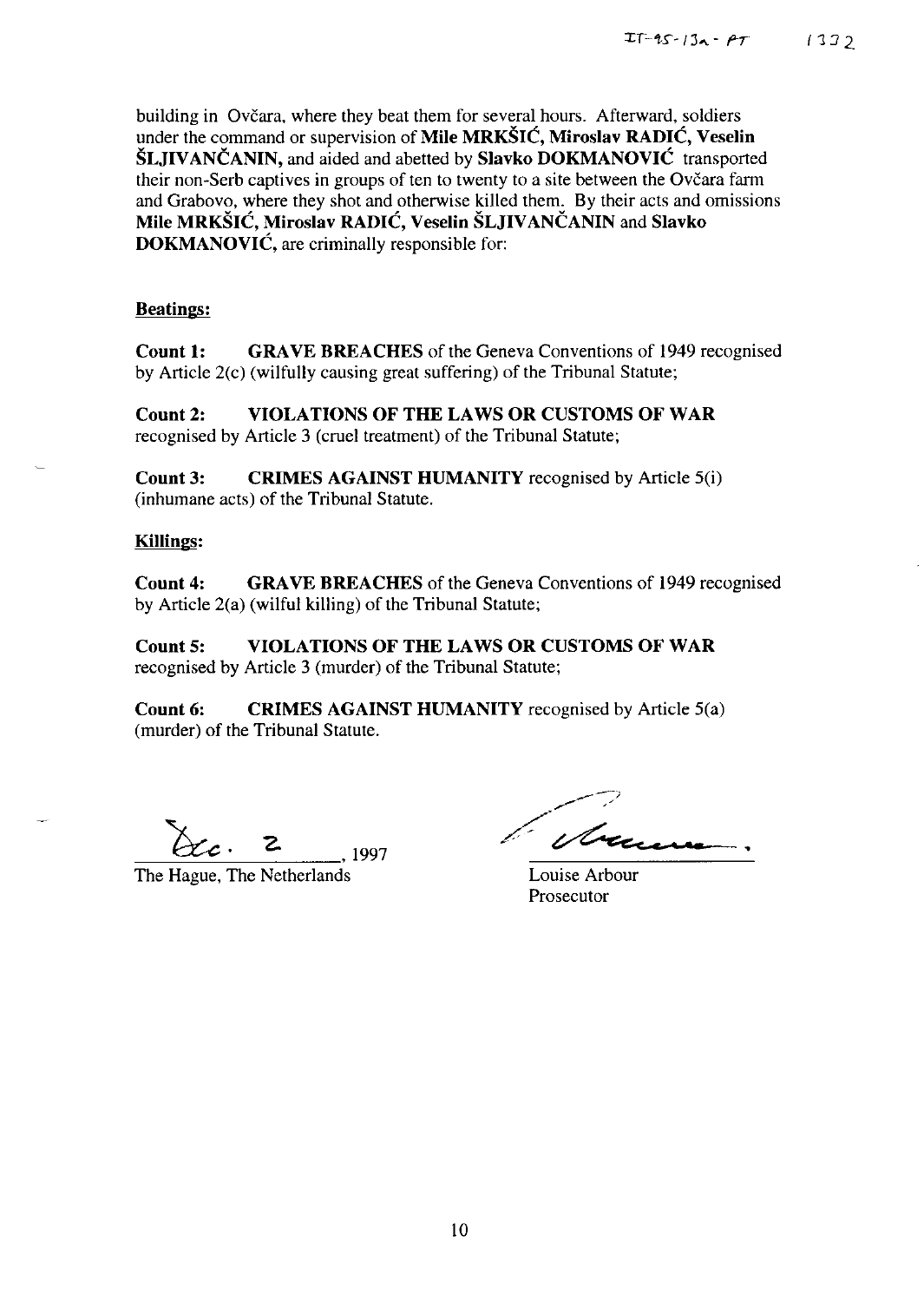# **Schedule A** Persons Positively Identified from the Ovčara Gravesite

Andrijanić, Vinko Asadanin, Ilija Bajnrauh, Tomislav Balaš, Stjepan Balog, Josip Balog, Zvonimir Banožić, Boris Barić, Đuka Batarelo, Josip Baumgertner, Tomislav Begčević, Marko Bingula, Stjepan Bosanac, Dragutin Bosanac, Tomislav Dragun, Josip Đuđar, Saša Đukić, Vladimir Friščić, Dragutin Furundžija, Petar Galić, Milenko Galić, Vedran Garvanović, Borislav Gavrić, Dragan Glavašević, Siniša Graf, Branislav Granić, Dragan Gudelj, Drago Hegedušić, Mario Herman, Ivan Hlevnjak, Nedeljko Horvat, Ivica Ileš. Zvonko Jakubovski, Martin Janić, Mihael Jarabek, Zlatko Jovanović, Branko Jurela, Željko Jurendić, Drago Jurišić, Pavao Jurišić, Željko Kačić, Igor Kapustić, Josip Kelava, Krešimir Kostović, Borislav Kovač, Ivan Kožul, Josip